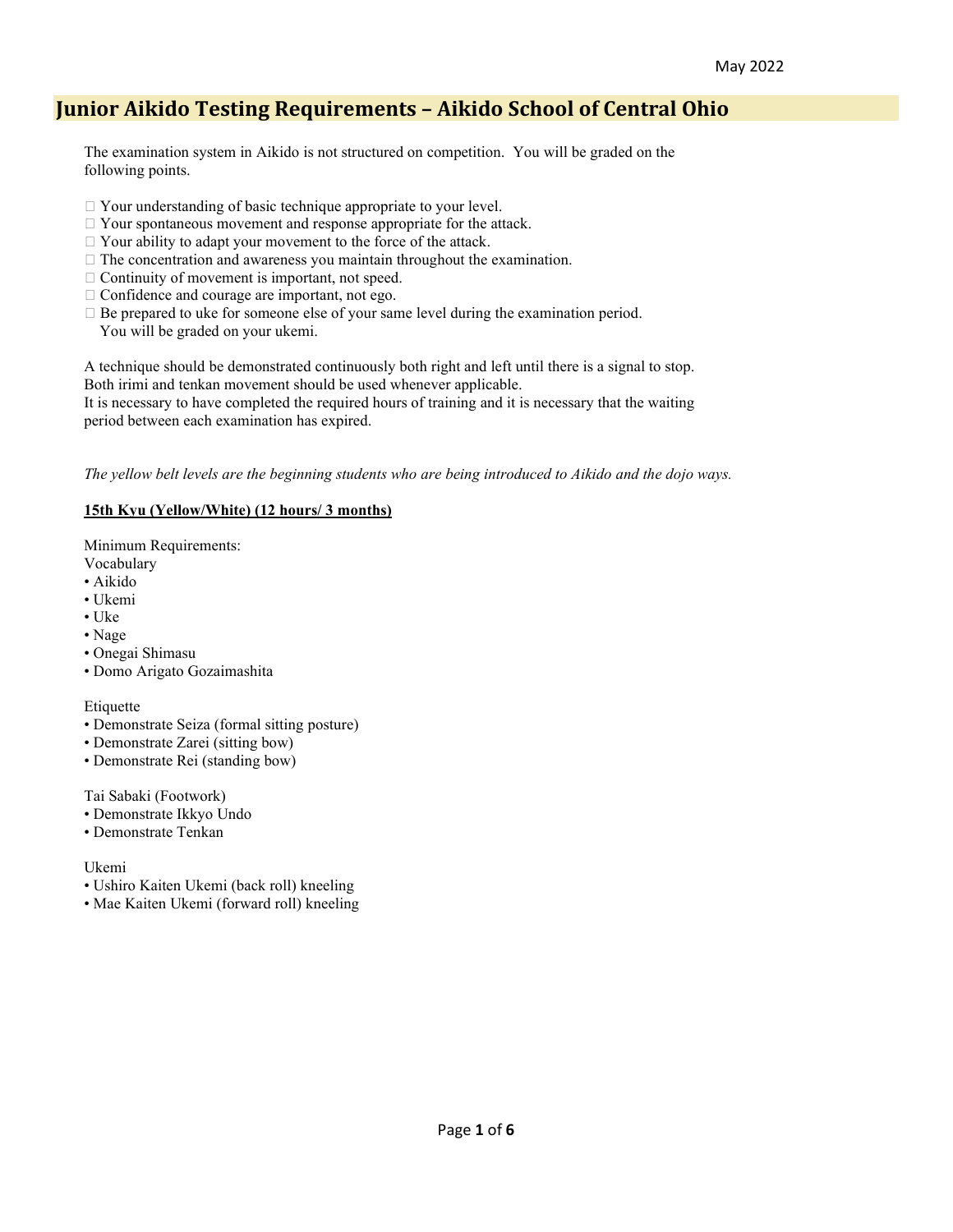### **14th Kyu (Yellow) (20 hours/ 4 months)**

Minimum Requirements:

Be prepared to demonstrate any requirement from any previous test. Vocabulary

- Ki
- Irimi
- Tenkan
- Omote/Ura
- Hara

Etiquette • Name 3 class rules.

Warm Up Exercises

• Demonstrate Wrist Stretches: Ikkyo, Nikkyo, Sankyo, Kotegaeshi

Tai Sabaki

- Irimi Tenkan (step and turn)
- Irimi (enter)
- Tai no Henko (with a partner)

Ukemi

- Ushiro Kaiten Ukemi (back roll) kneeling and standing
- Mae Kaiten Ukemi (forward roll) kneeling and standing

Techniques

• Katatedori Tenkan/Irimi

#### **13th Kyu (Yellow/Black) (22 hours/ 4 months)**

Minimum Requirements:

Be prepared to demonstrate any requirement from any previous test. Vocabulary

• Describe what you like about Aikido training.

Etiquette

• Name 3 Dojo rules.

Demonstrate grabs

- Morotedori
- Ryotedori
- Katatedori
- Aihanmni Katedori (Kosadori)

Techniques

- Ryotedori Kokyunage
- Morotedori Kokyunage
- Katatedori Kokyunage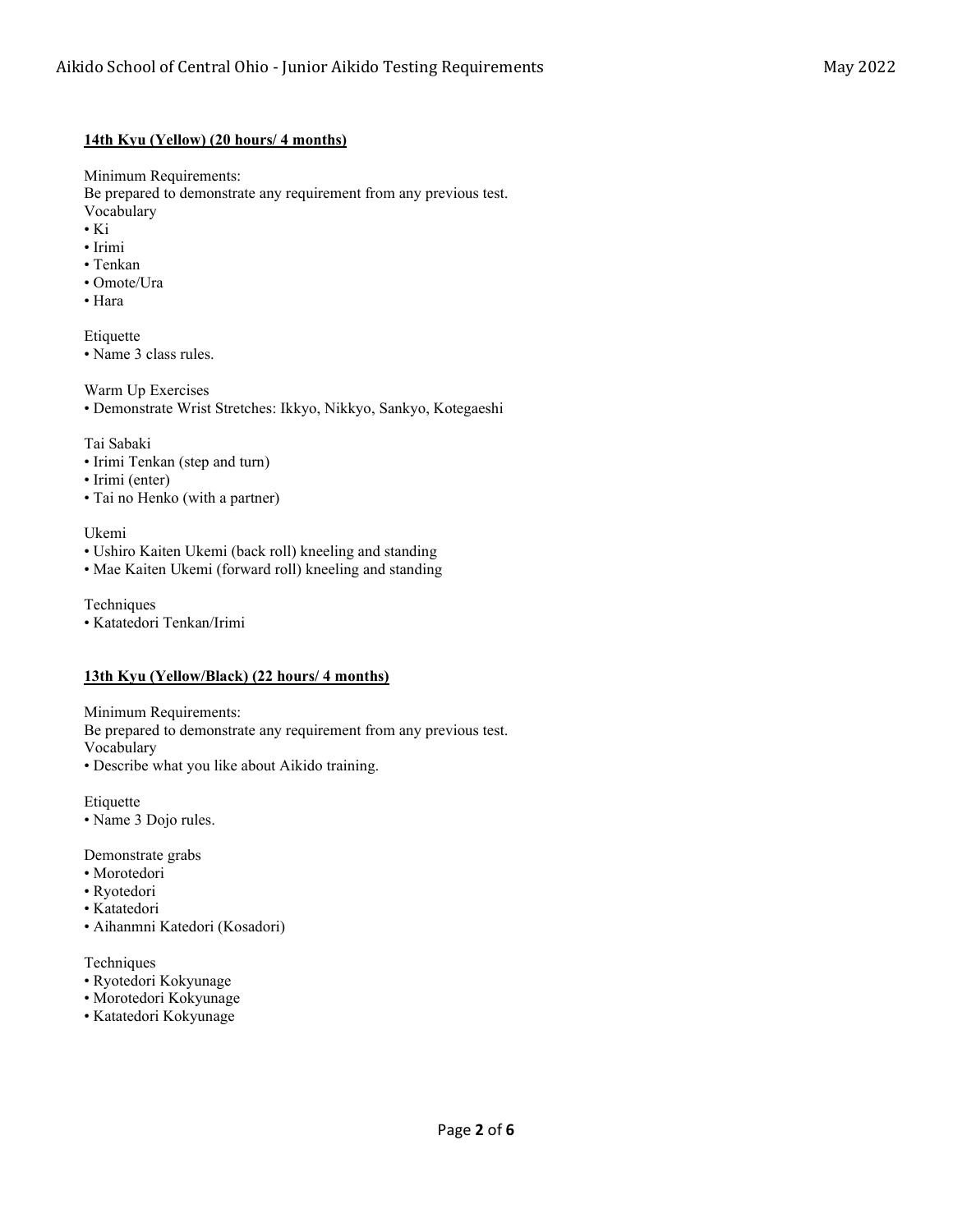*The blue belt levels are the intermediate students who know and understand Aikido etiquette and practices.* 

## **12th Kyu (Blue/White) (28 hours/ 5 months)**

Minimum Requirements:

Be prepared to demonstrate any requirement from any previous test.

- Vocabulary
- Shikko
- Hanmi (triangular stance)
- Ma-ai (appropriate distance)
- Zanshin (unbroken awareness and concentration)

Demonstrate strikes

- Tsuki (punch)
- Shomenuchi (strike to top of head)
- Yokomenuchi (strike to side of head)

Techniques

- Kosadori Kotegaeshi (static ura)
- Kosadori Ikkyo (static omote & ura)
- Kokyu tanden ho

# **11th Kyu (Blue) ( 30 hours/ 5 months)**

Minimum Requirements:

Be prepared to demonstrate any requirement from any previous test.

Vocabulary

• Tell a story about how you have used your Aikido training in school, on the playground or at home. (For example getting out of the way of something coming at you; avoiding an argument by finding your center; regaining your balance when slipping; taking a roll when you lost your balance).

- Shikko
- Suwari waza
- Hanmi Handachi

Warm Up Exercises

• Demonstrate Shikko

Tai Sabaki (with partner)

- Tsuki
- Shomenuchi
- Yokomenuchi

Techniques

- Munetsuki Kotegaeshi (static omote & ura)
- Shomenuchi Iriminage (static omote & ura)
- Shomenuchi Ikkyo (static omote & ura)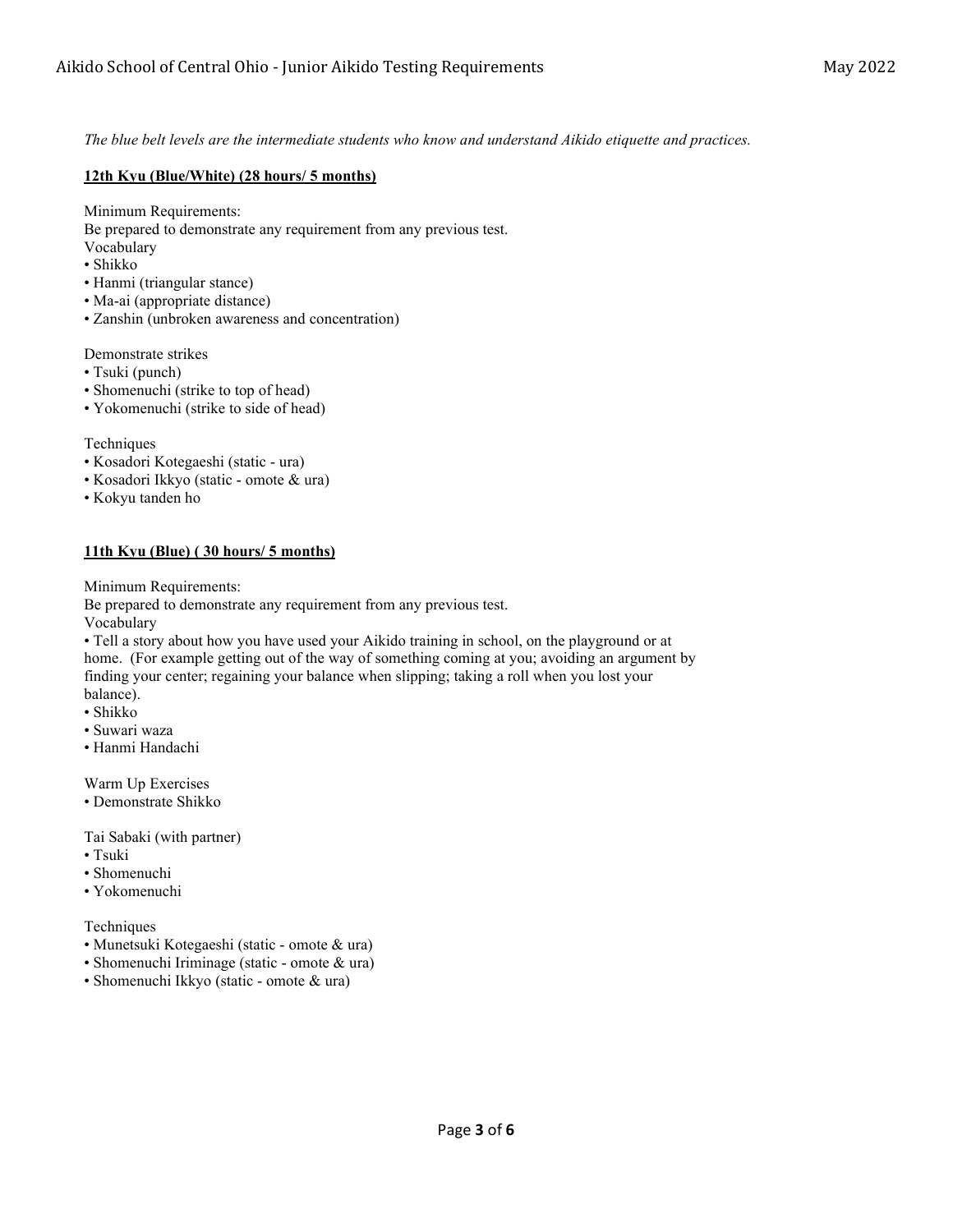## **10th Kyu (Blue/Black) (36 hours/ 6 months)**

Minimum Requirements:

Be prepared to demonstrate any requirement from any previous test. Vocabulary

• Tell the name of Aikido's Founder and something about his life.

Tai Sabaki • 4 directional Ikkyo Undo

#### Techniques

- Hanmi Handachi Katatedori Shihonage
- Munetsuki Kotegaeshi (flow omote & ura)
- Shomenuchi Iriminage (flow omote & ura)
- Shomenuchi Ikkyo (flow omote & ura)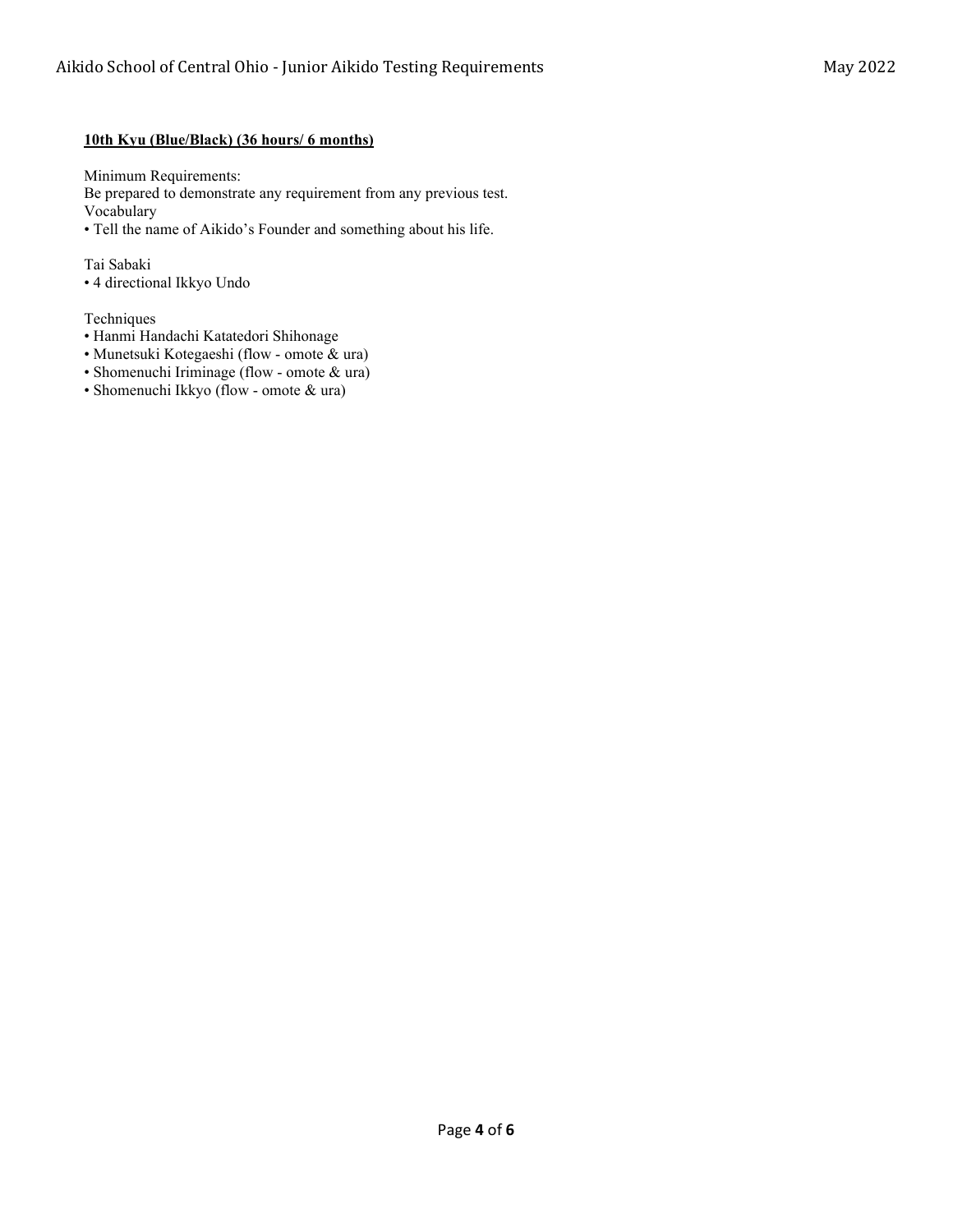# **9th Kyu (Red/White) 40 hours/ 6 months)**

Minimum Requirements:

Be prepared to demonstrate any requirement from any previous test. Techniques

- Suwari Waza Shomenuchi Ikkyo (static omote & ura)
- Yokomenuchi Kotegaeshi (flow omote & ura)
- Yokomenuchi Iriminage, plus variations (flow omote & ura)
- Yokomenuchi Ikkyo (flow omote & ura)

# **8th Kyu (Red) 49 hours/ 7 months)**

Minimum Requirements:

Be prepared to demonstrate any requirement from any previous test. Vocabulary

• 1 page written "Why I practice Aikido."

Techniques

- 3 different techniques from Shomenuchi, Yokomenuchi, Tsuki
- Suwariwaza Shomenuchi Ikkyo (flow omote & ura)
- Suwariwaza Shomenuchi Iriminage (flow omote & ura)
- Ushiro Waza
- "Zombie" randori

# **7th Kyu (Red/Black) ( 56 hours/ 8 months)**

Minimum Requirements:

Be prepared to demonstrate any requirement from any previous test.

Vocabulary

• Present 1-2 minute speech on Aikido to class.

Techniques

• Suwariwaza randori

Jyu Waza

- Katatedori Ai Hanmi
- Katatedori Gyaku Hanmi
- Ryotedori

Bokken

- Tsuki
- Shomen giri
- Yokomen giri